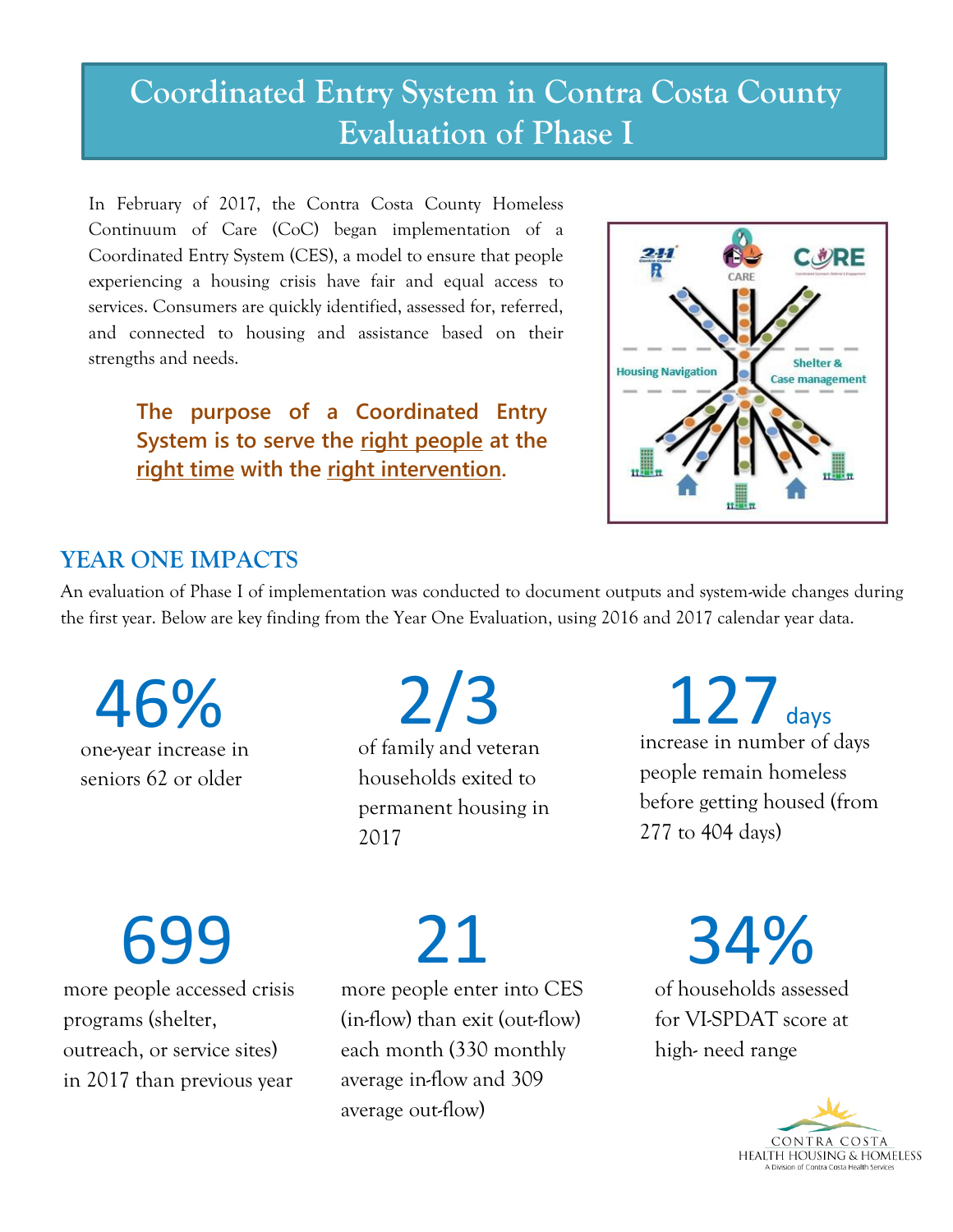## **OBJECTIVES FOR PHASE I OF CES IMPLEMENTATION**

- 1. Communicate with stakeholders, consumers, and CoC partners about CES
- 2. Increase access to CES via 211, Warming Centers, CORE Outreach, and Housing Navigation
- 3. Identify households not actively engaged in services

#### **Objective One: Communication**

Communication with many partners and stakeholder was critical during Phase One of CES. There were many opportunities for communication, including:

- CES Kick-off:
- CES Oversight Committee meetings;
- Multiple sub-committees; and,
- Social marketing effort to launch the initiative.

## **Objectives Two and Three: Access and Engagement**

Understanding program utilization is the best way to measure access and engagement among populations using CES programs. Multiple initiatives and programs were implemented in 2017 to ensure greater access to consumers, with an emphasis on reaching more vulnerable populations.

Outcomes and feedback on the new CES programs implemented in 2017:

| <b>CORE</b>                                                                                                                                                     | 211                                                                                                                                                                                 | <b>Warming Center</b>                                                                                                                                         | <b>Housing Navigation</b>                                                                                                                                                                     |
|-----------------------------------------------------------------------------------------------------------------------------------------------------------------|-------------------------------------------------------------------------------------------------------------------------------------------------------------------------------------|---------------------------------------------------------------------------------------------------------------------------------------------------------------|-----------------------------------------------------------------------------------------------------------------------------------------------------------------------------------------------|
| . Increased from 3 to 6<br>teams<br>. Well-received by CoC<br>partners, local PDs, and<br>community agencies<br>•Increased access for<br>vulnerable populations | • Total number of calls re:<br>housing and<br>homelessness increased<br>by $11\%$<br>• Data is not de-duplicated<br>and no way to follow-up;<br>hard to know impact of<br>referrals | • Busy and greatly<br>appreciated by many<br>• Served highly vulnerable<br>consumers<br>• Some stayed just for<br>meals and did not stay<br>through the night | • People with lower VI-<br>SPDAT scores more likely to<br>seek Housing Navigation<br>than those with higher<br>• Challenges with<br>documentation frequently<br>delayed housing<br>placements |

#### **2017 CONSUMER DATA**

Demographic data and program utilization is provided below to identify the scope of work as well as the population served during Year One of CES.

**6,407** individuals experiencing homelessness **4,972** adult-only households  **488** households with minors  **499** veterans

**Age groups:** minors under 18 transition age youth (TAY) seniors 62 years or older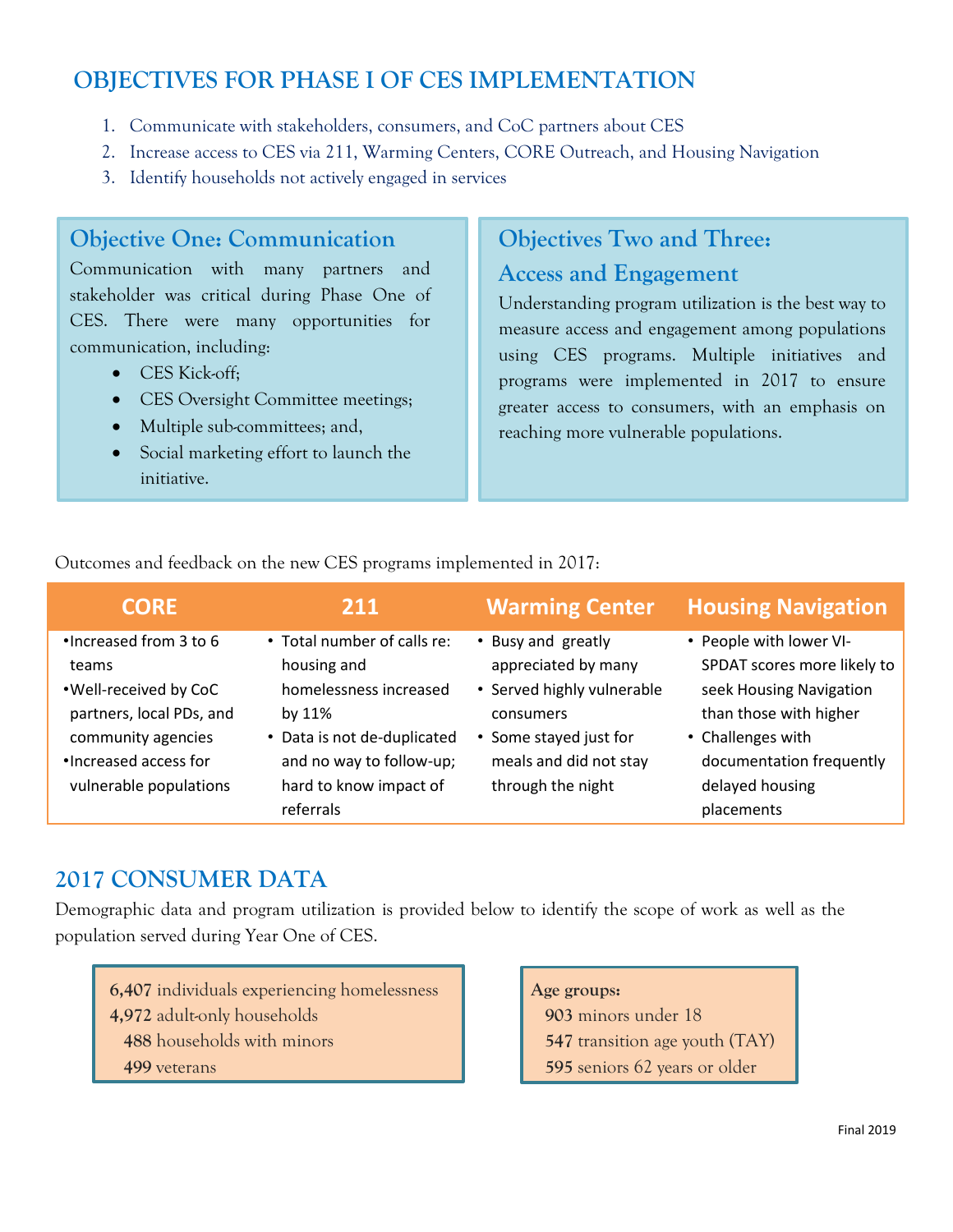# **PROGRAM UTILIZATION DURING 2017**

Different sub-populations tended to use different service types within the CoC. The number of adult-only households and families utilizing each CES project type is provided below. While 211 is an access point for CES, data is not included in the graphic because 211 does not collect consumer information to allow for deduplication.



**Project Type by Household Type**

Adult-only households are more likely to use CORE and CARE Centers while families are more likely to use Rapid Rehousing Programs. This is significant because Rapid Rehousing programs have a higher rate of successful exits to permanent housing. Below, program utilization is separated by various sub-populations. Again, adult-only households, seniors, and TAY use Rapid Rehousing at lower rates than families and veterans. While the total number of adult-only households using Rapid Rehousing is greater than vets or families, only 8% of adult-only households used Rapid Rehousing while over half of families, and 45% of Veterans, use Rapid Rehousing programs.



**Sub-Populations by Project Type**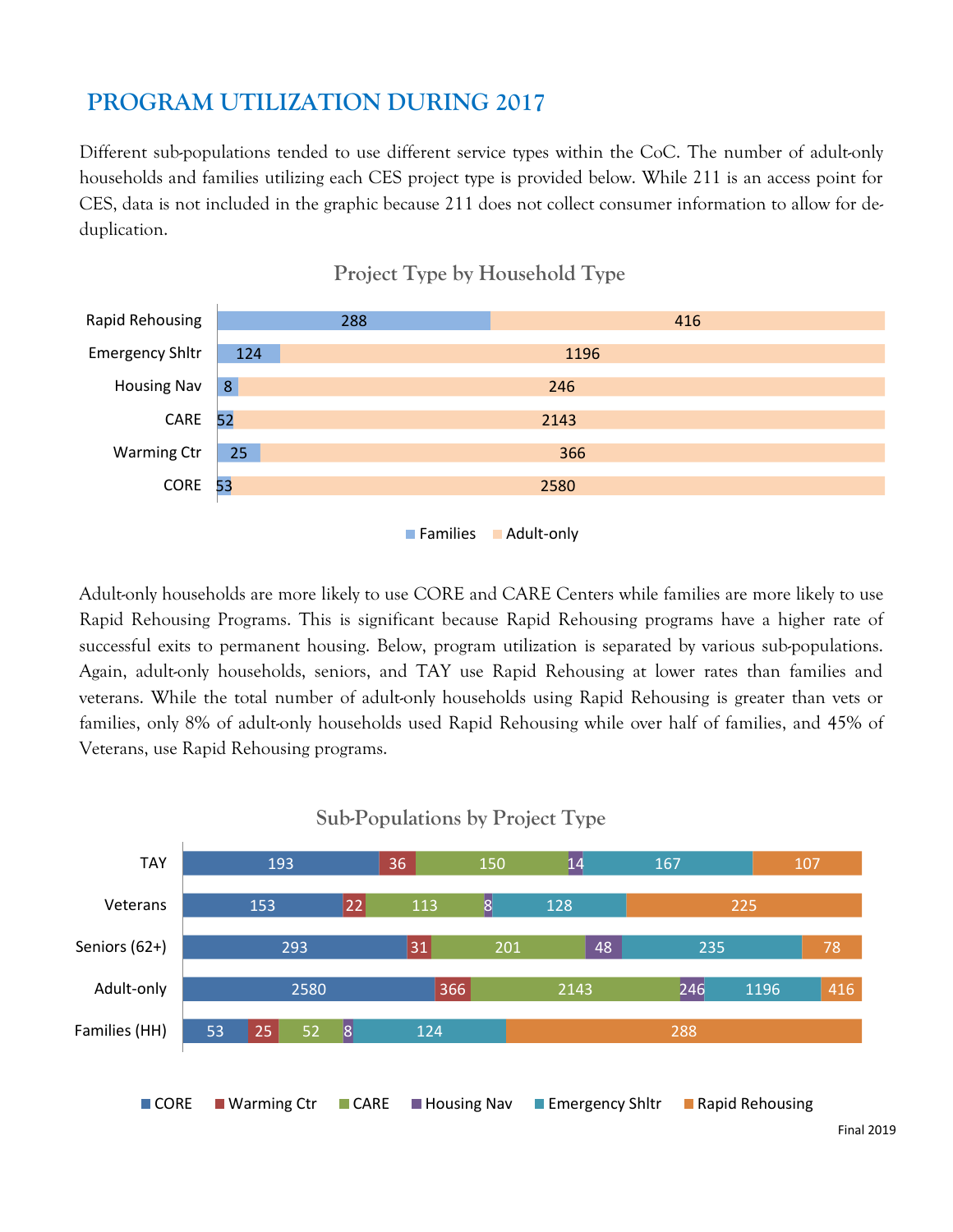Consumers accessing CES are referred to multiple programs, either within the CoC or to external partners, based on each consumer's needs. The graphic below presents the number of people in 2016 and in 2017 that used one, two, or three crisis service types (Outreach, Multi-Service Center (MSC)/CARE, or Emergency Shelter). Ideally, consumers utilize multiple services within CES to navigate the lengthy housing placement process.

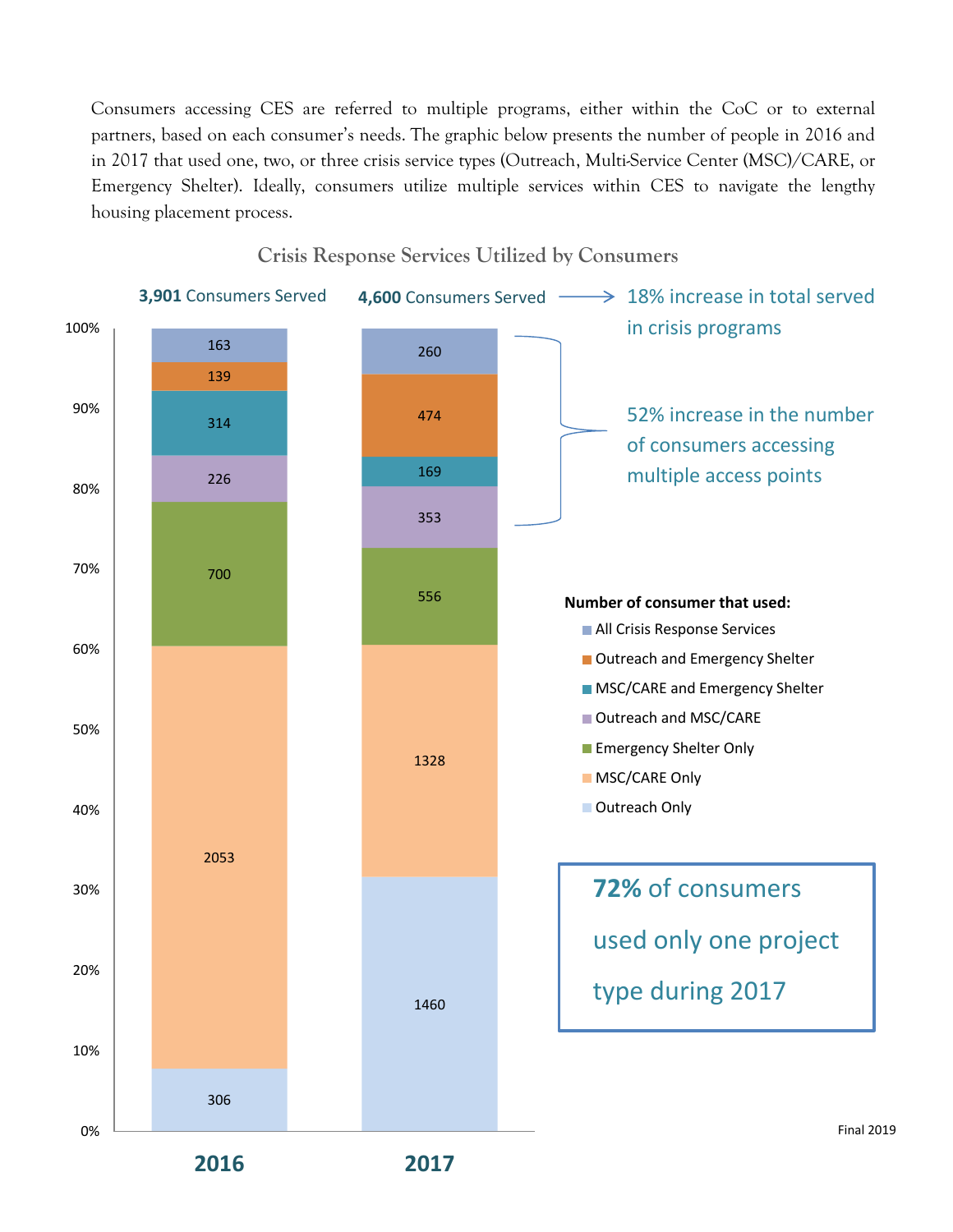# **CES In-flow and Out-flow**

Families and adult-only households that are new to the CoC (meaning they have not used homeless services in the past three years) tend to enter CES through different access points. Adult-only households are more likely identified by CORE while families more frequently enter via Rapid Rehousing and family shelters.

| <b>Program Types Enrolling Adult-only Households</b> |      | <b>Program Types Enrolling New Families</b> |                              |    |     |
|------------------------------------------------------|------|---------------------------------------------|------------------------------|----|-----|
| <b>Project Type</b>                                  | N    | %                                           | <b>Project Type</b>          | N  | %   |
| <b>CORE Mobile Outreach</b>                          | 1175 | 58%                                         | Rapid Rehousing              | 98 | 59% |
| <b>CARE and CARE Capable</b>                         | 386  | 19%                                         | <b>Emergency Shelter</b>     | 43 | 26% |
| <b>Emergency Shelter</b>                             | 147  | 15%                                         | <b>CORE Mobile Outreach</b>  | 21 | 13% |
| <b>Rapid Rehousing</b>                               | 142  | 7%                                          | <b>CARE and CARE Capable</b> | 3  | 2%  |



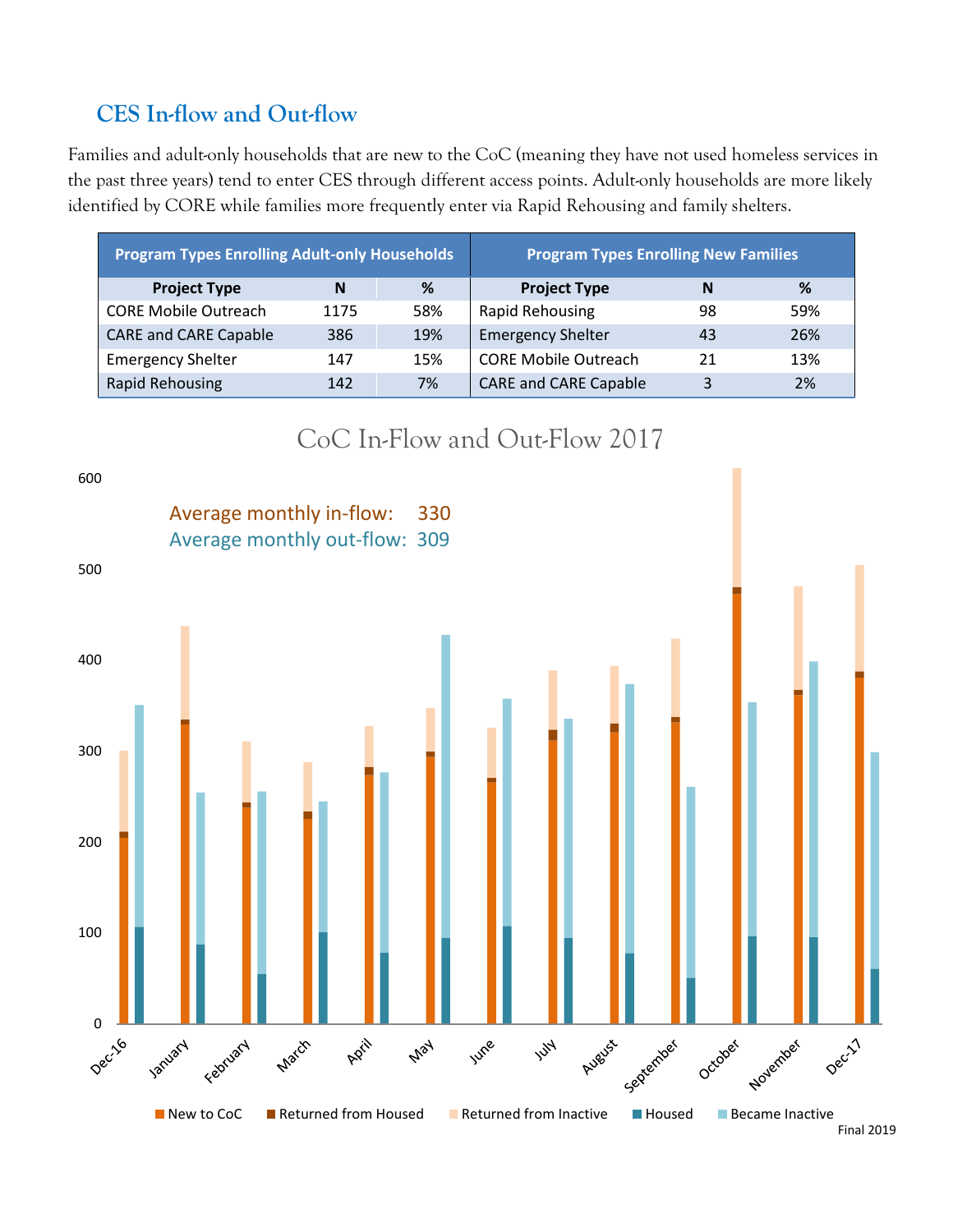## **Movement through CES: Access to Housing**

One-quarter of adult-only households, and 58% of families, had a VI-SPDAT completed in the last two years. Most households that had a completed VI-SPDAT scored in the "moderate barrier" range.



Exit rates to permanent housing vary by program type and subpopulations, with Rapid Rehousing having the highest housing rates. Families are more likely to use Rapid Rehousing, and have higher rates of obtaining housing (65% for families and 15% for adult-only households).

| Housing Placements and Returns to Homelessness -- 2017 |                  |                        |                    |
|--------------------------------------------------------|------------------|------------------------|--------------------|
| <b>Program Type</b>                                    | <b>Number of</b> | <b>Exited to Perm.</b> | <b>Returned to</b> |
|                                                        | <b>Exits</b>     | <b>Housing</b>         | homelessness       |
| <b>CARE and CARE Capable</b>                           | 1776             | 82 (4%)                | 5(6%)              |
| <b>Emergency Shelter</b>                               | 1359             | 510 (38%)              | 120 (24%)          |
| <b>Rapid Rehousing</b>                                 | 980              | 778 (79%)              | 62 (8%)            |
| <b>Transitional Housing</b>                            | 95               | 57 (60%)               | 8 (14%)            |
| <b>Housing Navigation</b>                              | 210              | 16 (8%)                | $0(0\%)$           |
| <b>Totals</b>                                          | 4210             | 1427 (34%)             | 195                |

#### **Percent of Sub-Population that Exited to Permanent Housing in 2017**



Final 2019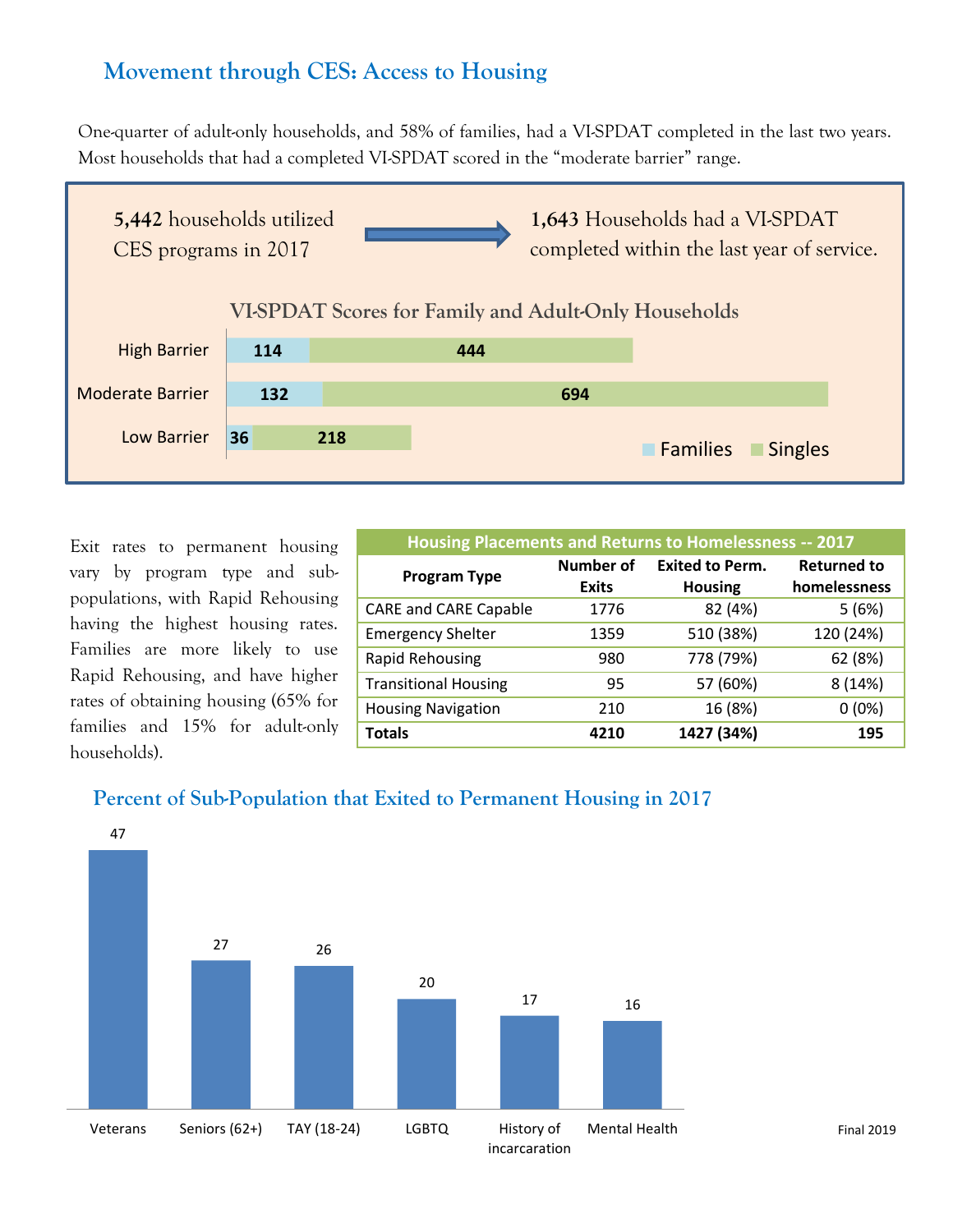## **Impact Measured During Phase I of CES Implementation**

The implementation of CORE and increasing access to services through CES access points resulted in a much more vulnerable population served by the CoC. Without more resources to increase consumers' incomes or generate more housing opportunities, vulnerable populations "get stuck" in the homeless system of care. Length of time homeless increased from 277 days in 2016 to 404 in 2017 (45% one-year increase).

#### **One-year increases in population served**

Adult-only households: **13%** Adults with disabilities: **14%** Adults with Mental Health condition: **10%** Seniors (62+): **46%** \* These increases are reflected in PIT data as well

#### **Successes**

- 18% increase in number served at crisis response programs; CORE Outreach engaged many consumers not previously engaged
- 52% increase in the number of consumers that utilized more than one CES Access Points
- More than 2/3 of families, and almost half of veterans, exit to permanent housing
- Service providers reported that adoption of CES was a joint effort with everyone setting the same objectives and contributing to the larger goal of ending homelessness
- Service providers and consumers believed that communication around access to CES services was clear
- The CoC has adapted programming based on lessons learned and provider feedback

#### **Challenges**

- Some sub-populations have poorer housing rates than others, raising questions about access to appropriate programming for specific populations
- There was a significant increase in more vulnerable populations across the CoC
- Many consumers use only one crisis response service and may not receive the case management necessary to navigate the lengthy housing placement process
- Housing Navigation required some programmatic changes during Year One to obtain better outcomes
- 211 data is limited, hindering evaluation of how 211 referrals influence consumers' outcomes
- CoC agencies felt the burden of serving more adults with mental illness and those over 61 years of age
- Housing capacity remains a top concern: in-flow into the CoC out-paced out-flow